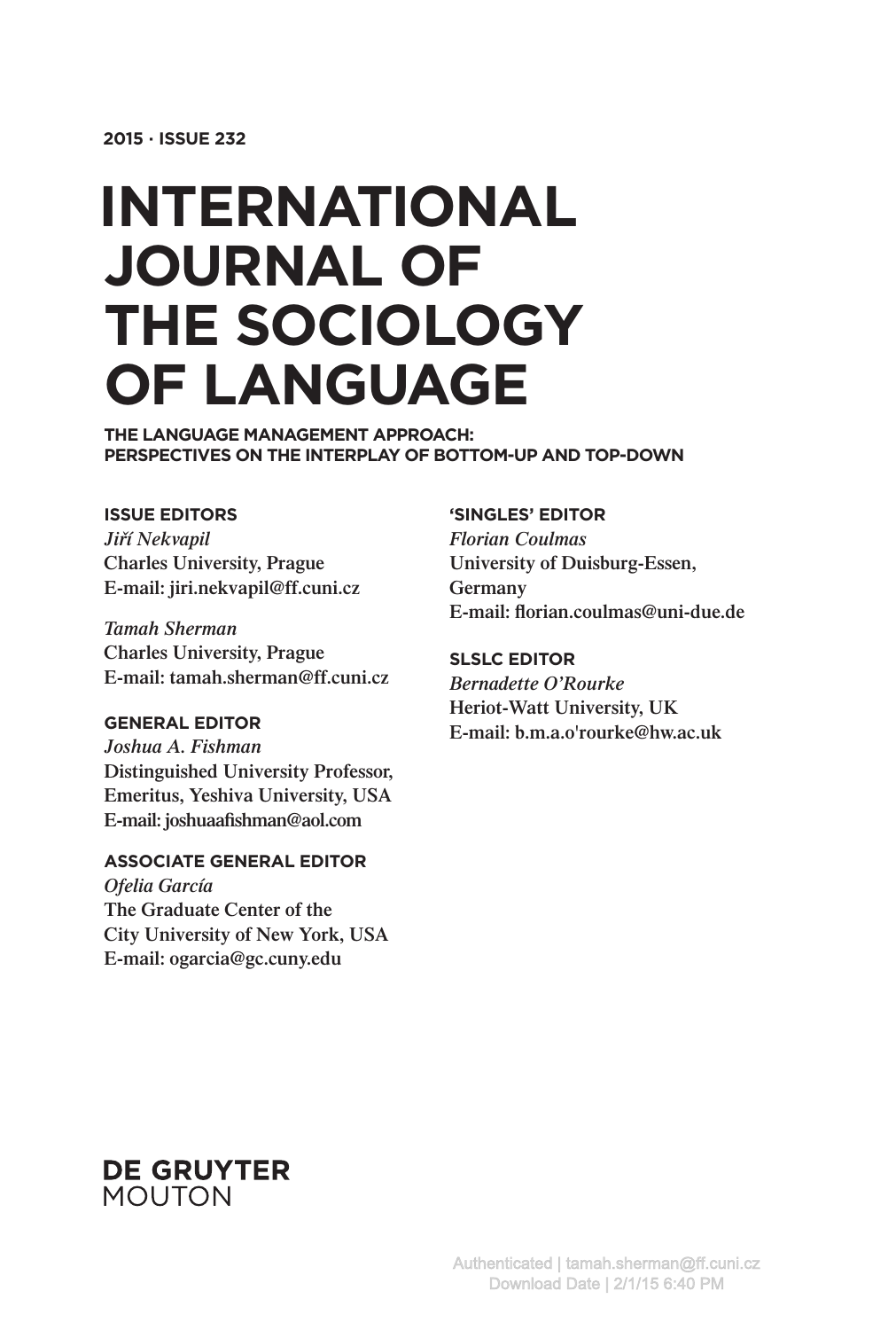#### **EDITORIAL BOARD 2010–2015**

*E. Annamalai* **India** *Herman Batibo* **University of Botswana** *Matthias Brenzinger* **University of Cape Town, South Africa** *David M. Bunis* **Hebrew University of Jerusalem, Israel** *Nikolas Coupland* **Copenhagen University and University of Technology Sydney** *Paulin Djité* **University of Western Sydney, Australia** *Guus Extra* **Tilburg University, The Netherlands** *Rosalie Finlayson* **University of South Africa UNISA** *Jala Garibova* **Azerbaijan University of Languages** *Federica Guerini*  **Università degli Studi di Bergamo, Italy** *Rainer Enrique Hamel* **U. Autónoma Metropolitana, Mexico** *Patrick Heinrich* **Università Ca**' **Foscari di Venezia, Italy** *Christine Hélot* **University of Strasbourg, France** *Francis M. Hult* **Lund University, Sweden**

*Herbert Igboanusi* **University of Ibadan, Nigeria** *Volodymyr Kulyk* **National Academy of Sciences of Ukraine** *Tiffany Lee* **University of New Mexico, USA** *Joseph Lo Bianco* **University of Melbourne, Australia** *John Maher* **Intern. Christian University, Japan** *Francisco Moreno-Fernández* **University of Alcalá, Spain** *Tope Omoniyi* **Roehampton University, UK** *Ricardo Otheguy* **Graduate Center, CUNY, USA** *Rakhmiel Peltz* **Drexel University, USA** *Mark Sebba* **Lancaster University, UK** *Elana Shohamy* **Tel Aviv University, Israel** *Mauro Tosco* **University of Turin, Italy** *Guadalupe Valdés* **Stanford University, USA** *Li Wei* **University College London, UK**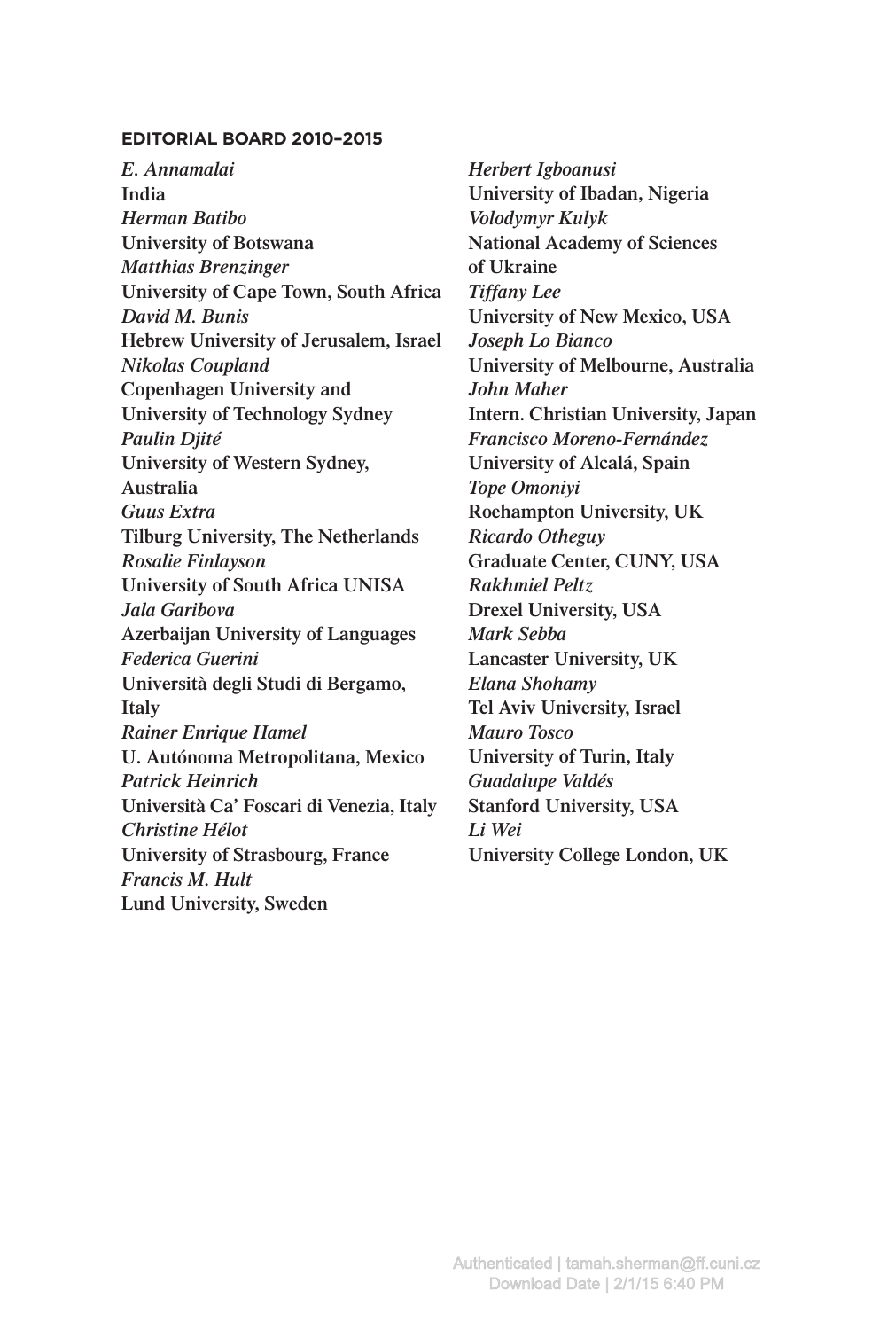Single issues of the **International Journal of the Sociology of Language** are available separately. Issues from the current and previous year are available directly from Mouton de Gruyter. E-mail: degruyter@s-f-g.com. Older issues are available through Schmidt Periodicals. E-mail: schmidt@periodicals.com.

| 2011 207: |      | Translators and Interpreters: Geographic Displacement and Linguistic       |
|-----------|------|----------------------------------------------------------------------------|
|           |      | Consequences, CLAUDIA V. ANGELELLI                                         |
|           | 208: | Affective Aspects of Second and Foreign Languages, MIRIAM EBSWORTH         |
|           | 209: | The Many Faces of Language Emancipation, LEENA HUSS and SHAUN NOLAN        |
|           | 210: | Italian Sociolinguistics, FEDERICA GUERINI and SILVIA DAL NEGRO            |
|           | 211: | Sociolinguistics of Tunisia, LOTFI SAYAHI                                  |
|           | 212: | 'Singles Issue': Untrodden Paths in Linguistic Identity Research,          |
|           |      | <b>FLORIAN COULMAS</b>                                                     |
| 2012 213: |      | Cultural Autonomy and Fishmanian Sociolinguistics, OFELIA GARCÍA and       |
|           |      | <b>GELLA SCHWIED FISHMAN</b>                                               |
|           | 214: | Language Use in Melanesia, PETER UNSETH and LYNN LANDWEER                  |
|           | 215: | Putonghua and Minority Languages in China, MINGLANG ZHOU                   |
|           | 216: | Language and the International University, HARTMUT HABERLAND and           |
|           |      | <b>JANUS MORTENSEN</b>                                                     |
|           | 217: | The Kurdish Linguistic Landscape, JAFFER SHEYHOLISLAMI,                    |
|           |      | AMIR HASSANPOUR and TOVE SKUTNABB-KANGAS                                   |
|           | 218: | 'Singles Issue': Language Identification Reconsidered, FLORIAN COULMAS     |
| 2013      | 219: | Ethnography of Language Policy: Theory, Method and Practice,               |
|           |      | <b>DAVID CASSELS JOHNSON</b>                                               |
|           | 220: | Religion and Language, SIPRA MUKHERJEE                                     |
|           | 221: | Language Competition and Linguistic Diffusion: Interdisciplinary Models    |
|           |      | and Case Studies, LUCÍA LOUREIRO-PORTO and JOHANNES KABATEK                |
|           | 222: | Migration, Language Maintenance and Shift, GARY BARKHUIZEN and             |
|           |      | NKONKO M. KAMWANGAMALU                                                     |
|           | 223: | Breton: The Post-Vernacular Challenge, MICHAEL HORNSBY and DICK VIGERS     |
|           | 224: | 'Singles Issue': Fluid Borders-Languages and Varieties in Flux, FLORIAN    |
|           |      | COULMAS                                                                    |
| 2014 225: |      | Language Capital and Development, TOPE OMONIYI                             |
|           | 226: | Jewish Language Contact, GHIL'AD ZUCKERMANN                                |
|           | 227: | Languages and Borders: International Perspectives, GLENN MARTINEZ          |
|           | 228: | Signs in Context: Multilingual and Multimodal Texts in Semiotic Space,     |
|           |      | ANASTASSIA ZABRODSKAJA and TOMMASO M. MILANI                               |
|           | 229: | Language and Religion in Asian Contexts and Texts, MAYA KHEMLANI DAVID     |
|           |      | and RICHARD POWELL                                                         |
|           | 230: | 'Singles Issue', Ethnolinguistic Identities and Lovalties, FLORIAN COULMAS |
| 2015      | 231: | New Speakers of Minority Languages: The Challenging Opportunity,           |
|           |      | BERNADETTE O'ROURKE, JOAN PUJOLAR and FERNANDO RAMALLO                     |
|           | 232: | The Language Management Approach: Perspectives on the Interplay of         |
|           |      | Bottom-Up and Top-Down, JIŘÍ NEKVAPIL and TAMAH SHERMAN                    |
|           | 233: | The Transnational Politics of Language in Hispaniola/Yspayola, JUAN R.     |
|           |      | <b>VALDEZ</b>                                                              |
|           | 234: | (New) Social Dynamics of Multilingual Practices in the Post-Independent    |
|           |      | South Africa: Between Marginalization and Harmonization, LEKETI            |
|           |      | <b>MAKALELA</b>                                                            |
|           | 235: | Language Conflict, JEROEN DARQUENNES and DIARMAIT MAC GIOLLA CHRÍOST       |
|           | 236: | 'Singles Issue', FLORIAN COULMAS                                           |
|           |      |                                                                            |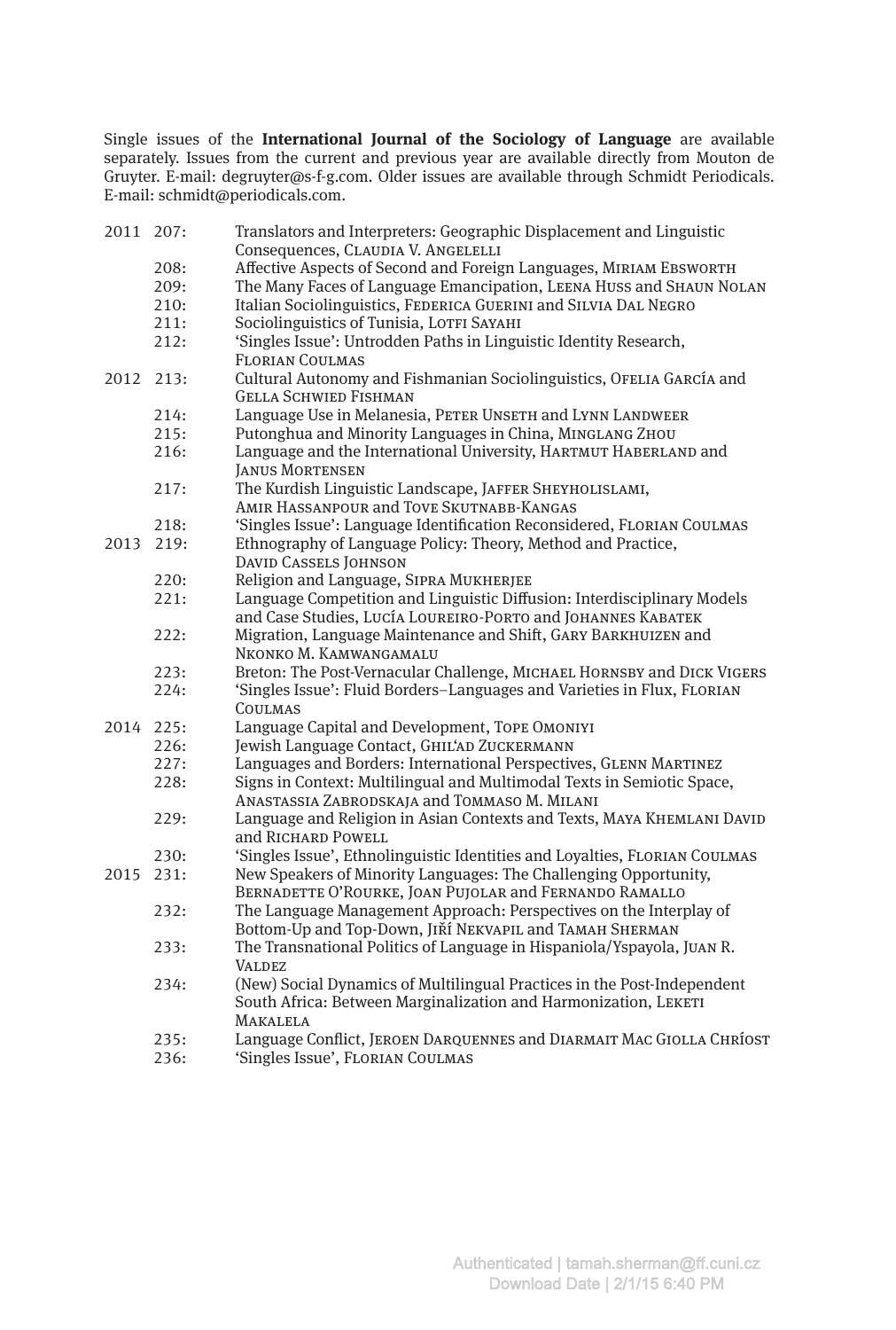**ABSTRACTED/INDEXED IN** Celdes, CNKI Scholar (China National Knowledge Infrastructure), CNPIEC, De Gruyter – IBR (International Bibliography of Reviews of Scholarly Literature in the Humanities and Social Sciences), – IBZ (International Bibliography of Periodical Literature in the Humanities and Social Sciences), EBSCO – Communication Abstracts, – Communication and Mass Media Complete, – SocINDEX, – TOC Premier, – Discovery Service, Elsevier – SCOPUS, ERIH PLUS (European Reference Index for the Humanities and Social Sciences), Gale/Cengage – Academic One File, Google Scholar, INIST Institut de l'Information Scientifique et Technique, J-Gate, Linguistic Bibliography Online, Linguistics Abstracts Online, MLA International Bibliography, Naviga (Softweco), Primo Central (ExLibris), ProQuest – Deep Indexing: Technical Information, – Illustrata: Arts and Humanities, – Illustrata: Natural Sciences, – Illustrata: Sociology, – International Bibliography of the Social Sciences (IBSS), – Linguistics & Language Behavior Abstracts (LLBA), – Periodicals Index Online, – Social Services Abstracts, – Sociological Abstracts, – Worldwide Political Science Abstracts (WPSA), ReadCube, SCImago (SJR), Summon (Serials Solutions/ProQuest), TDOne (TDNet), UB Frankfurt – BDSL Bibliographie der deutschen Sprach- und Literaturwissenschaft, – OLC Linguistik, WorldCat (OCLC).

The publisher, together with the authors and editors, has taken great pains to ensure that all information presented in this work reflects the standard of knowledge at the time of publication. Despite careful manuscript preparation and proof correction, errors can nevertheless occur. Authors, editors and publisher disclaim all responsibility for any errors or omissions or liability for the results obtained from use of the information, or parts thereof, contained in this work.

ISSN 0165-2516 ∙ e-ISSN 1613-3668

All information regarding notes for contributors, subscriptions, Open access, back volumes and orders is available online at www.degruyter.com/ijsl

**RESPONSIBLE EDITOR** Joshua A. Fishman, 3616 Henry Hudson Parkway, Apt. 7B-N, Bronx, NY 10463, USA. Email: joshuaafishman@aol.com

**JOURNAL MANAGER** Aline Hötzeldt, De Gruyter, Genthiner Straße 13, 10785 Berlin, Germany, Tel: +49 (0)30 260 05-283, Fax: +49 (0)30 260 05-250. Email: aline.hoetzeldt@degruyter.com

**RESPONSIBLE FOR ADVERTISEMENTS** Heiko Schulze, De Gruyter, Genthiner Straße 13, 10785 Berlin, Germany. Tel.: +49 (0)30.260 05-358, Fax: +49 (0) 30.260 05-264 Email: anzeigen@degruyter.com

© 2015 Walter de Gruyter GmbH, Berlin/Munich/Boston

**TYPESETTING** Asco Typesetters, Hong Kong

**PRINTING** Franz X. Stückle Druck und Verlag e.K., Ettenheim Printed in Germany

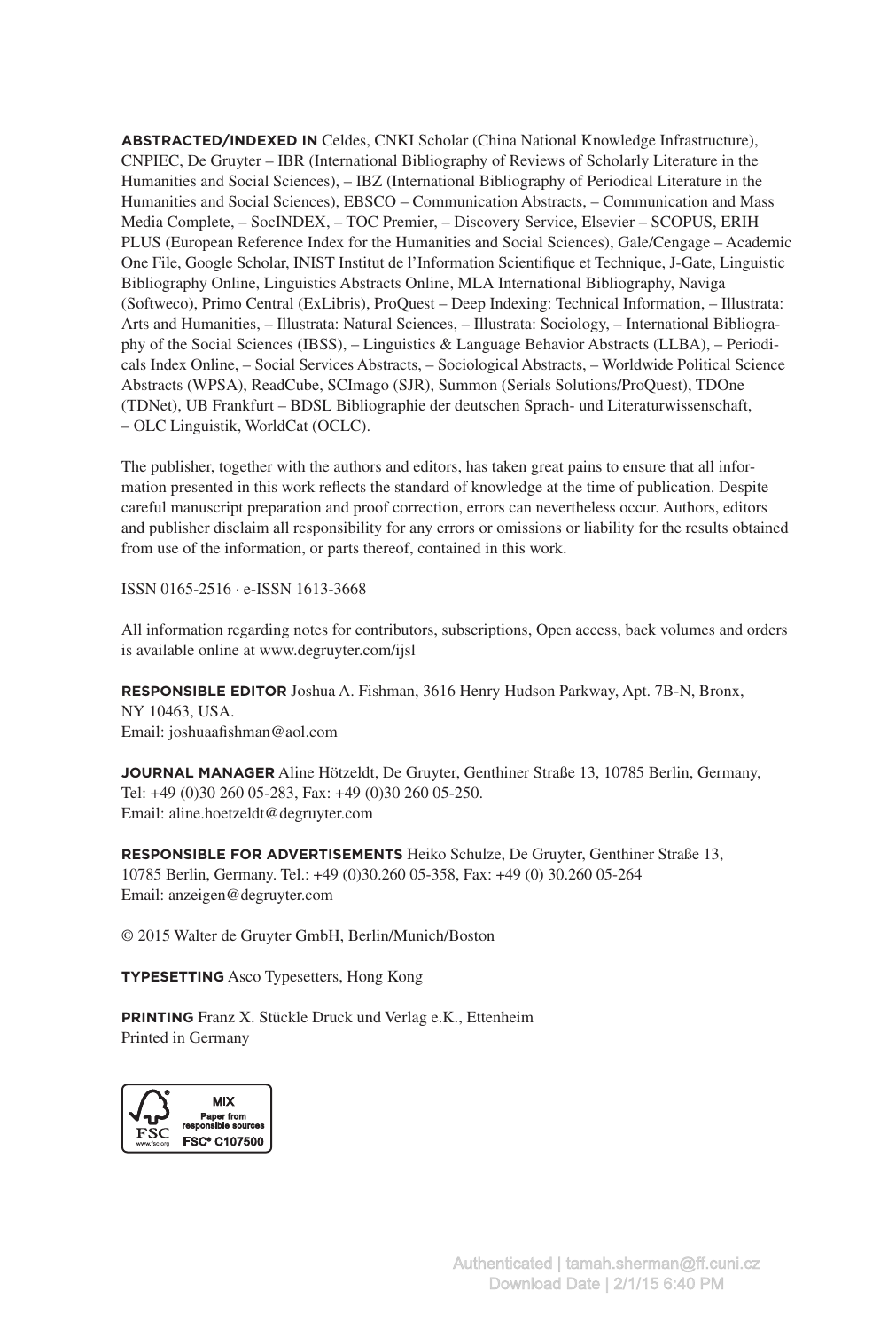## **Contents**

**Special Issue: The Language Management Approach: Perspectives on the Interplay of Bottom-Up and Top-Down** Issue Editors: Jiří Nekvapil and Tamah Sherman

Jiří Nekvapil and Tamah Sherman **An introduction: Language Management Theory in Language Policy and**   $Planning -1$ 

Goro Christoph Kimura **Spracherhalt als Prozess: Elemente des kirchlichen Sprachmanagements bei den katholischen Sorben – 13** 

Tamah Sherman **Behaving toward language in the Mormon mission: the Czech case — 33** 

Lisa Fairbrother **The management of language and power in intercultural contact situations in Japan   59**

Aman Chiu and Björn H. Jernudd **Chinese IT terminology management in Hong Kong** — 79

Helen Marriott **The management of academic discourse acquisition – 103** 

Björn H. Jernudd **Language management in the regional conflicts in the Sudans — 121** 

Jaroslav Švelch **Excuse my poor English: language management in English-language online discussion forums   143**

## **Report**

Lisa Fairbrother **The Society of Language Management -177**